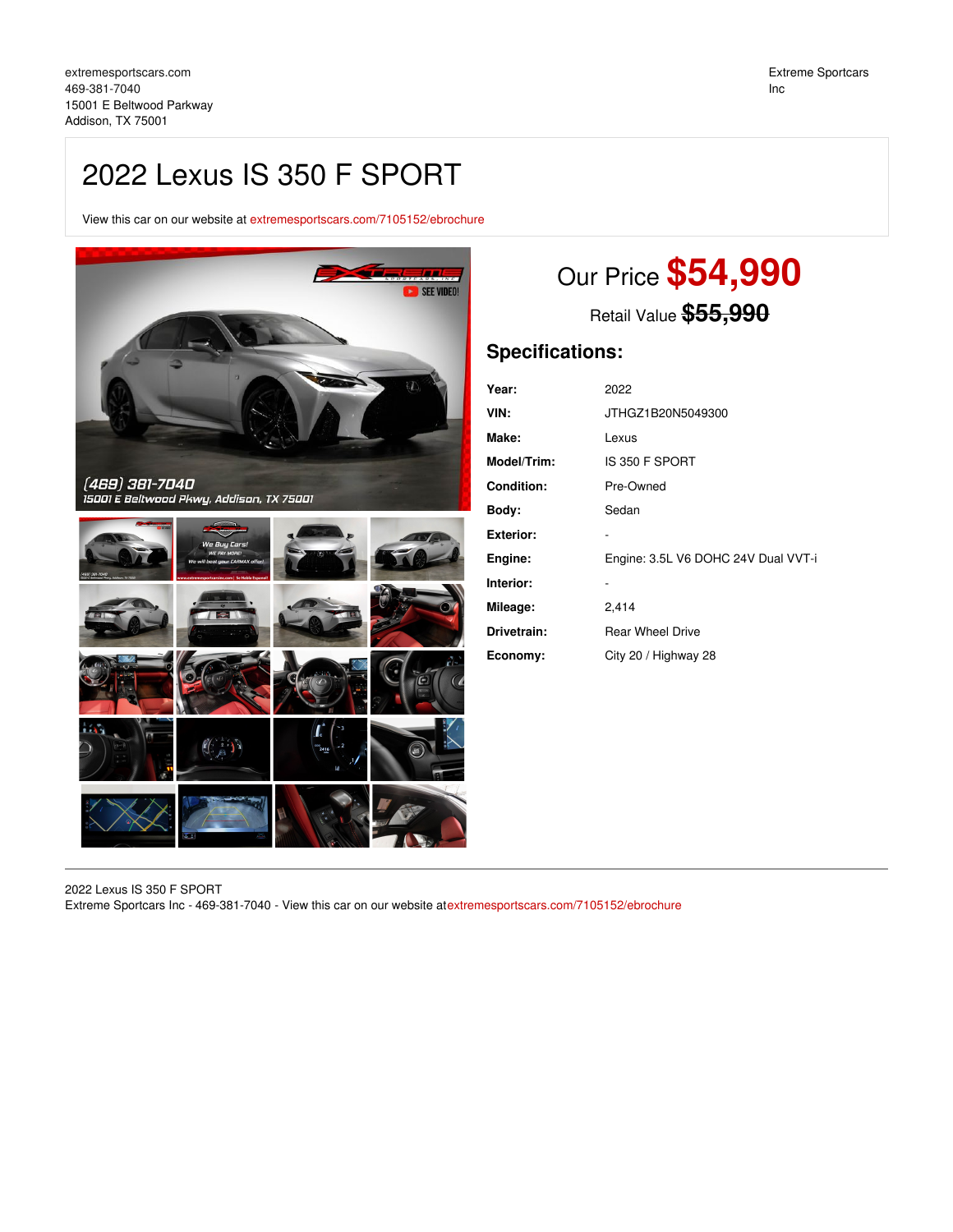

#### 2022 Lexus IS 350 F SPORT

Extreme Sportcars Inc - 469-381-7040 - View this car on our website at[extremesportscars.com/7105152/ebrochure](https://extremesportscars.com/vehicle/7105152/2022-lexus-is-350-f-sport-addison-tx-75001/7105152/ebrochure)

## **Installed Options**

### **Interior**

- 1 12V DC Power Outlet- 2 Seatback Storage Pockets
- 60-40 Folding Bench Front Facing Fold Forward Seatback Rear Seat 8-Way Driver Seat
- 8-Way Power Passenger Seat -inc: Power Recline, Height Adjustment, Fore/Aft Movement and Cushion Tilt
- Air Filtration- Cargo Space Lights
- Carpet Floor Trim and Carpet Trunk Lid/Rear Cargo Door Trim Compass
- Cruise Control w/Steering Wheel Controls- Day-Night Auto-Dimming Rearview Mirror
- Delayed Accessory Power- Digital/Analog Appearance
- Distance Pacing w/Traffic Stop-Go- Driver And Passenger Door Bins
- Driver And Passenger Visor Vanity Mirrors w/Driver And Passenger Illumination
- Driver Foot Rest- Dual Zone Front Automatic Air Conditioning
- Enform Wi-Fi (complimentary 4 GB trial for 3 months) Mobile Hotspot Internet Access
- Engine Immobilizer
- FOB Controls -inc: Cargo Access, Windows and Sunroof/Convertible Roof
- Fade-To-Off Interior Lighting- Front And Rear Map Lights
- Front Center Armrest and Rear Center Armrest w/Storage- Front Cupholder
- Full Carpet Floor Covering -inc: Carpet Front And Rear Floor Mats Full Cloth Headliner
- Full Floor Console w/Covered Storage, Mini Overhead Console and 1 12V DC Power Outlet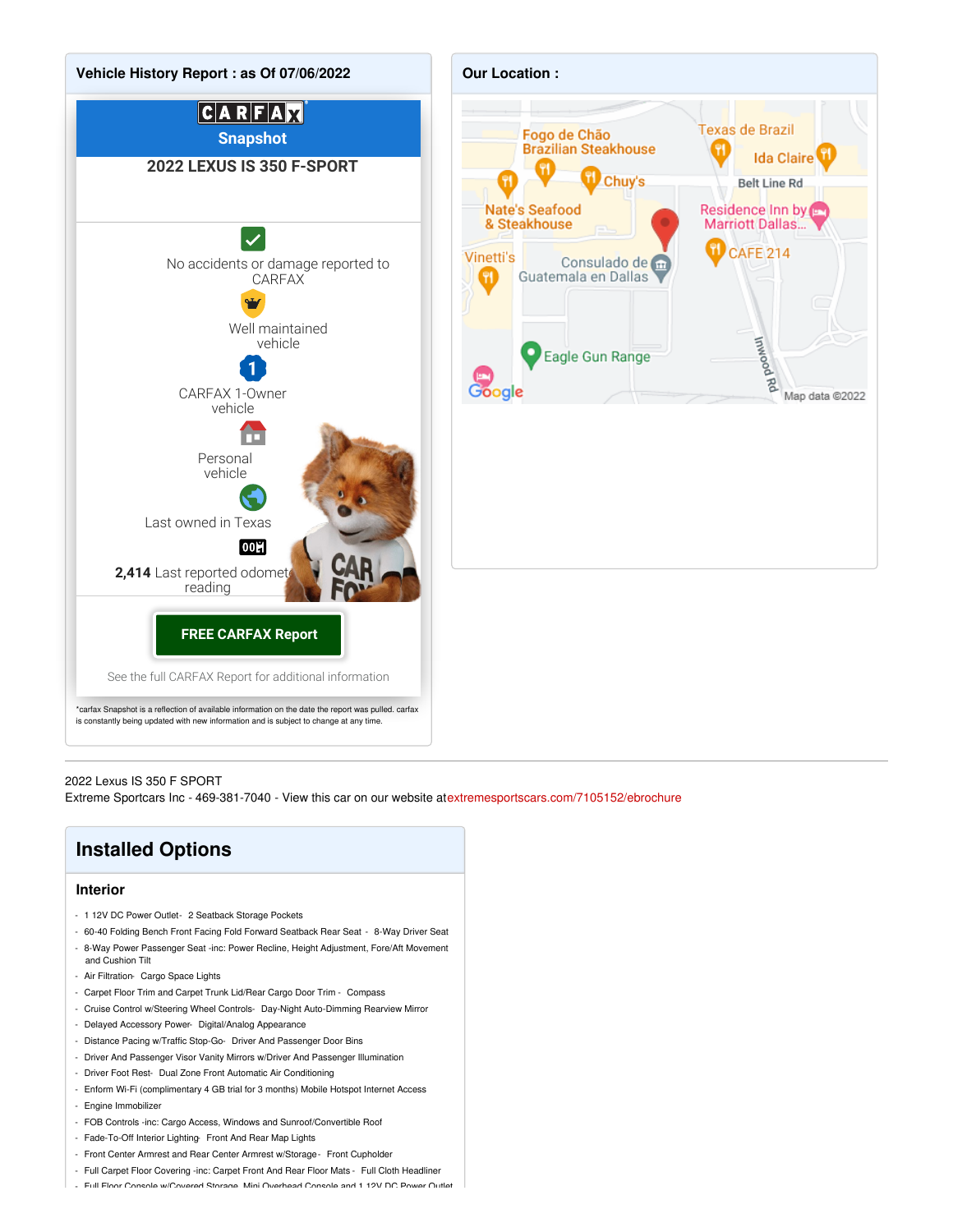- Full Floor Console w/Covered Storage, Mini Overhead Console and 1 12V DC Power Outlet
- Gauges -inc: Speedometer, Odometer, Engine Coolant Temp, Tachometer, Trip Odometer and Trip Computer
- HVAC -inc: Underseat Ducts and Console Ducts
- Heated & Ventilated F SPORT Seats -inc: 10-way power-adjustable driver's seat including lumbar support and 4-way adjustable headrests
- HomeLink Garage Door Transmitter- Illuminated Locking Glove Box
- Interior Trim -inc: Metal-Look Instrument Panel Insert, Metal-Look Door Panel Insert, Metal-Look Console Insert and Piano Black/Metal-Look Interior Accents
- Leather/Metal-Look Gear Shifter Material- Leatherette Door Trim Insert
- Manual Adjustable Rear Head Restraints- Manual Tilt/Telescoping Steering Column
- NuLuxe Seat Trim- Outside Temp Gauge- Perimeter Alarm
- Power 1st Row Windows w/Front And Rear 1-Touch Up/Down
- Power Door Locks w/Autolock Feature- Power Fuel Flap Locking Type
- Power Rear Windows- Proximity Key For Doors And Push Button Start Rear Cupholder
- Remote Keyless Entry w/Integrated Key Transmitter, 2 Door Curb/Courtesy, Illuminated Entry, Illuminated Ignition Switch and Panic Button
- Remote Releases -Inc: Power Cargo Access- Seats w/Leatherette Back Material
- Smart Device Remote Engine Start- Sport Heated Leather/Metal-Look Steering Wheel
- Systems Monitor- Tracker System- Trip Computer- Valet Function

#### **Exterior**

- Auto On/Off Projector Beam Led Low/High Beam Daytime Running Auto High-Beam Headlamps w/Delay-Off
- Black Grille- Body-Colored Door Handles- Body-Colored Front Bumper
- Body-Colored Power Heated Side Mirrors w/Driver Auto Dimming, Manual Folding and Turn Signal Indicator
- Body-Colored Rear Bumper w/Black Rub Strip/Fascia Accent
- Chrome Side Windows Trim and Black Front Windshield Trim Clearcoat Paint
- Compact Spare Tire Mounted Inside Under Cargo- Fixed Rear Window w/Defroster
- Front Fog Lamps- Fully Galvanized Steel Panels- Headlights-Automatic Highbeams
- LED Brakelights- Light Tinted Glass- Lip Spoiler- Perimeter/Approach Lights
- Speed Sensitive Rain Detecting Variable Intermittent Wipers Steel Spare Wheel
- Tailgate/Rear Door Lock Included w/Power Door Locks
- Tires: 235/40R19 Front & 265/35R19 Rear Summer- Trunk Rear Cargo Access
- Wheels: 19" x 8.5J" Front & 19" x 9.5J" Rear

## **Safety**

- 1 12V DC Power Outlet- 2 Seatback Storage Pockets
- 60-40 Folding Bench Front Facing Fold Forward Seatback Rear Seat 8-Way Driver Seat
- 8-Way Power Passenger Seat -inc: Power Recline, Height Adjustment, Fore/Aft Movement
- and Cushion Tilt
- Air Filtration- Cargo Space Lights
- Carpet Floor Trim and Carpet Trunk Lid/Rear Cargo Door Trim Compass
- Cruise Control w/Steering Wheel Controls- Day-Night Auto-Dimming Rearview Mirror
- Delayed Accessory Power- Digital/Analog Appearance
- Distance Pacing w/Traffic Stop-Go- Driver And Passenger Door Bins
- Driver And Passenger Visor Vanity Mirrors w/Driver And Passenger Illumination
- Driver Foot Rest- Dual Zone Front Automatic Air Conditioning
- Enform Wi-Fi (complimentary 4 GB trial for 3 months) Mobile Hotspot Internet Access
- Engine Immobilizer
- FOB Controls -inc: Cargo Access, Windows and Sunroof/Convertible Roof
- Fade-To-Off Interior Lighting- Front And Rear Map Lights
- Front Center Armrest and Rear Center Armrest w/Storage- Front Cupholder
- Full Carpet Floor Covering -inc: Carpet Front And Rear Floor Mats Full Cloth Headliner
- Full Floor Console w/Covered Storage, Mini Overhead Console and 1 12V DC Power Outlet - Gauges -inc: Speedometer, Odometer, Engine Coolant Temp, Tachometer, Trip Odometer and Trip Computer
- HVAC -inc: Underseat Ducts and Console Ducts
- Heated & Ventilated F SPORT Seats -inc: 10-way power-adjustable driver's seat including lumbar support and 4-way adjustable headrests
- HomeLink Garage Door Transmitter- Illuminated Locking Glove Box
- Interior Trim -inc: Metal-Look Instrument Panel Insert, Metal-Look Door Panel Insert, Metal-Look Console Insert and Piano Black/Metal-Look Interior Accents
- Leather/Metal-Look Gear Shifter Material- Leatherette Door Trim Insert
- Manual Adjustable Rear Head Restraints- Manual Tilt/Telescoping Steering Column
- NuLuxe Seat Trim- Outside Temp Gauge- Perimeter Alarm
- Power 1st Row Windows w/Front And Rear 1-Touch Up/Down
- Power Door Locks w/Autolock Feature- Power Fuel Flap Locking Type
- Power Rear Windows- Proximity Key For Doors And Push Button Start Rear Cupholder
- Remote Keyless Entry w/Integrated Key Transmitter, 2 Door Curb/Courtesy, Illuminated Entry, Illuminated Ignition Switch and Panic Button
- Remote Releases -Inc: Power Cargo Access- Seats w/Leatherette Back Material